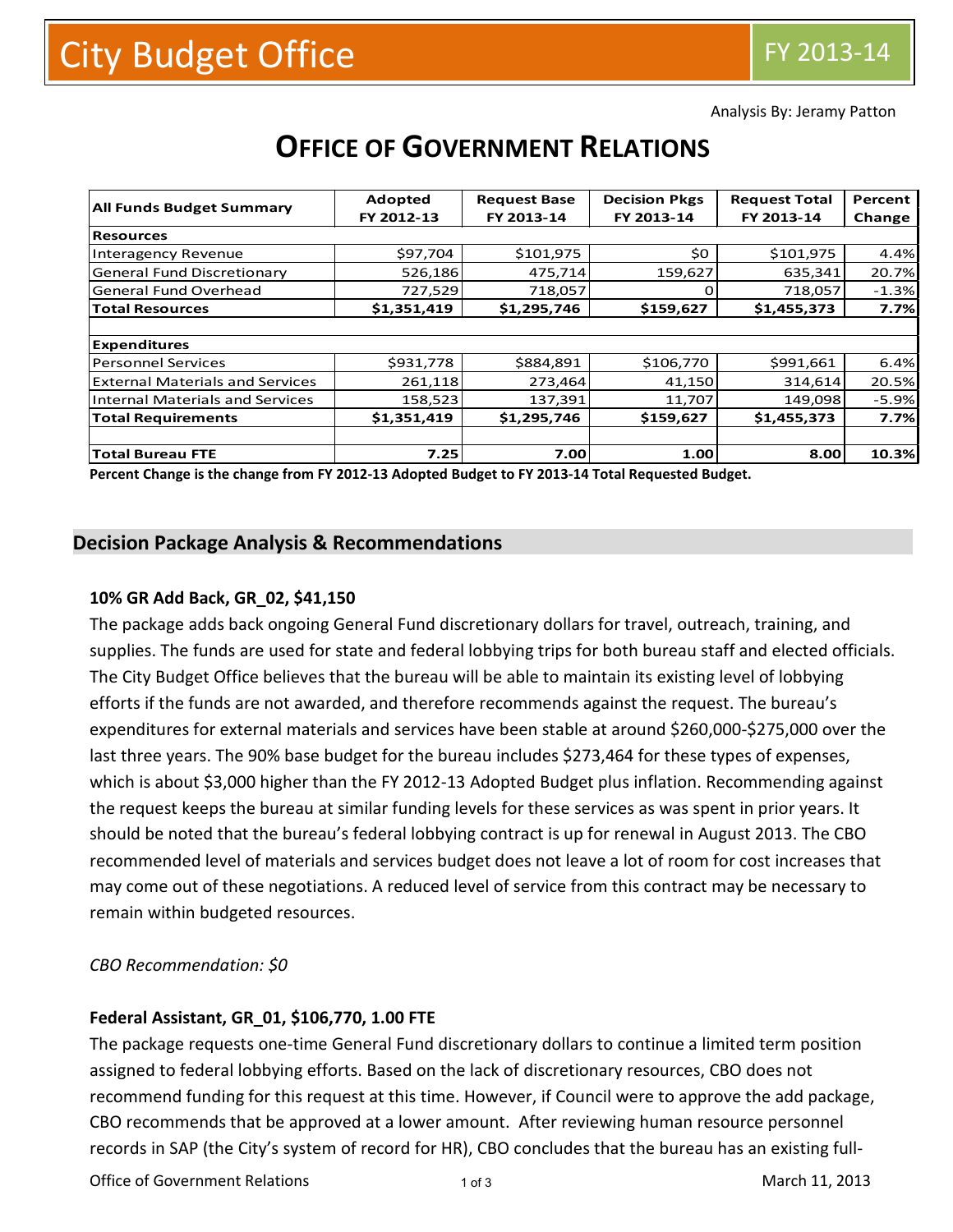time position that it has been under-filling with temporary administrative support staff. The full-time position is covered in the bureau's base budget at a cost of \$98,422. The temporary staff are only budgeted at \$46,230, leaving a savings in the bureau of \$52,192. The CBO recommends that these savings be used to offset half the costs of the requested position if it is approved by Council. In addition, discussions during the Budget Advisory Committee meetings suggested that the bureau is exploring an intergovernmental agreement with the Portland Development Commission to pay for services related to lobbying efforts on behalf of urban renewal areas. If an agreement is reached, the bureau will be able to use these additional funds to further reduce the request for General Fund discretionary resources needed to fund this position.

## *CBO Recommendation: \$0, 0.00 FTE*

#### **OMF IA Add-Backs, \$11,707**

As per budget direction, the Office of Management and Finance (OMF) internal service funds were asked to submit 90% of their current service level (CSL) budgets as their base and add packages to restore funding up to 100% of CSL. Bureaus were directed to match the OMF add-back packages with a single decision package. The table below outlines the total requested add-backs by service provider.

| <b>OMF Service</b>         | Amount |  |  |
|----------------------------|--------|--|--|
| CityFleet                  | 2,189  |  |  |
| <b>EBS Services</b>        | 778    |  |  |
| <b>Facilities Services</b> | 3,772  |  |  |
| <b>Risk Management</b>     | 513    |  |  |
| <b>Technology Services</b> | 4,455  |  |  |
| <b>Total impact</b>        | 11,707 |  |  |

In response to add-backs recommended in the OMF budget analysis, the CBO recommends \$304 in General Fund discretionary support to fund these packages. A full discussion of all of the OMF packages may be found in the OMF budget analysis.

CBO Recommendation: \$304